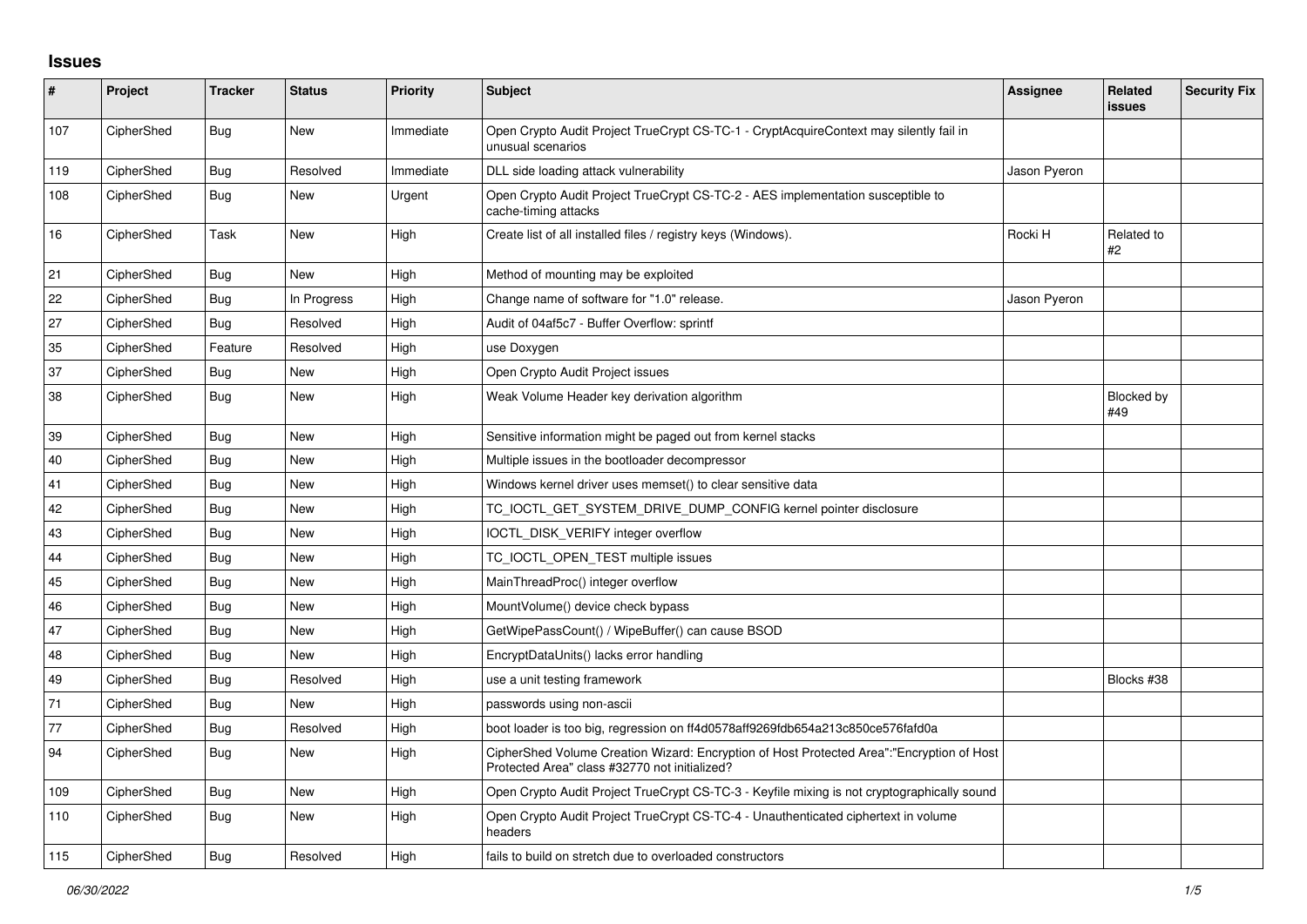| $\vert$ #      | Project    | <b>Tracker</b> | <b>Status</b> | <b>Priority</b> | Subject                                                    | <b>Assignee</b>             | <b>Related</b><br>issues                                  | <b>Security Fix</b> |
|----------------|------------|----------------|---------------|-----------------|------------------------------------------------------------|-----------------------------|-----------------------------------------------------------|---------------------|
| 117            | CipherShed | <b>Bug</b>     | Resolved      | High            | Failure to function when compiled with GCC 5               |                             |                                                           |                     |
| $\mathbf{1}$   | CipherShed | Task           | New           | Normal          | Detailed review of Windows constant strings                | Paweł<br>Zegartowski        | Related to<br>#2                                          |                     |
| 2              | CipherShed | Task           | New           | Normal          | Upgrade installer to uninstall TrueCrypt                   |                             | Related to<br>#1, Related<br>to #13,<br>Related to<br>#16 |                     |
| 3              | CipherShed | Task           | <b>New</b>    | Normal          | Finish initial bitmaps and icons                           |                             |                                                           |                     |
| 4              | CipherShed | Task           | <b>New</b>    | Normal          | Get Windows executable signing key                         | <b>Bill Cox</b>             |                                                           |                     |
| 5              | CipherShed | Task           | New           | Normal          | Linux build, installer, VM                                 | Kyle Marek                  | Related to<br>#50                                         |                     |
| 6              | CipherShed | Task           | New           | Normal          | Windows build, installer, VM                               | <b>Bill Cox</b>             |                                                           |                     |
| 7              | CipherShed | Task           | <b>New</b>    | Normal          | Mac build, installer, VM                                   | Jason Pyeron                |                                                           |                     |
| $\overline{8}$ | CipherShed | Task           | New           | Normal          | Get graphics artist to work on artwork, icons              |                             |                                                           |                     |
| 9              | CipherShed | Task           | New           | Normal          | Create check-list of features to be tested                 | Pier-Luc Caron<br>St-Pierre |                                                           |                     |
| $12$           | CipherShed | Task           | In Progress   | Normal          | Write Documentation                                        | Eugene Wang                 | Related to<br>#15                                         |                     |
| 13             | CipherShed | Task           | New           | Normal          | List of all version numbers                                | Rocki H                     | Related to<br>#2                                          |                     |
| 14             | CipherShed | Bug            | New           | Normal          | Fixes urls in ui (/applink? links)                         |                             | Related to<br>#25                                         |                     |
| 15             | CipherShed | Task           | New           | Normal          | Create Gnu Info page                                       | Eugene Wang                 | Related to<br>#12                                         |                     |
| 17             | CipherShed | Task           | <b>New</b>    | Normal          | Create debian packaging                                    |                             |                                                           |                     |
| 18             | CipherShed | Task           | New           | Normal          | Create rpm packaging                                       |                             |                                                           |                     |
| 19             | CipherShed | Task           | <b>New</b>    | Normal          | Create pkgbuild for arch                                   |                             |                                                           |                     |
| 20             | CipherShed | Task           | New           | Normal          | Create dmg for os x                                        |                             |                                                           |                     |
| 23             | CipherShed | Bug            | <b>New</b>    | Normal          | Windows 8 / 8.1 Fast Startup                               | Rocki H                     |                                                           |                     |
| 24             | CipherShed | Task           | New           | Normal          | Add Windows 8 / Server 2012                                | Rocki H                     |                                                           |                     |
| 25             | CipherShed | Task           | New           | Normal          | Broken applinks                                            |                             | Related to<br>#14                                         |                     |
| 26             | CipherShed | <b>Bug</b>     | <b>New</b>    | Normal          | Large External Drive Support on Mac (>512byte sector size) |                             |                                                           |                     |
| 28             | CipherShed | <b>Bug</b>     | Resolved      | Normal          | Audit of 04af5c7 - Buffer Overflow: strcat                 |                             |                                                           |                     |
| 29             | CipherShed | <b>Bug</b>     | Resolved      | Normal          | Audit of 04af5c7 - Buffer Overflow: strcpy                 | Jason Pyeron                |                                                           |                     |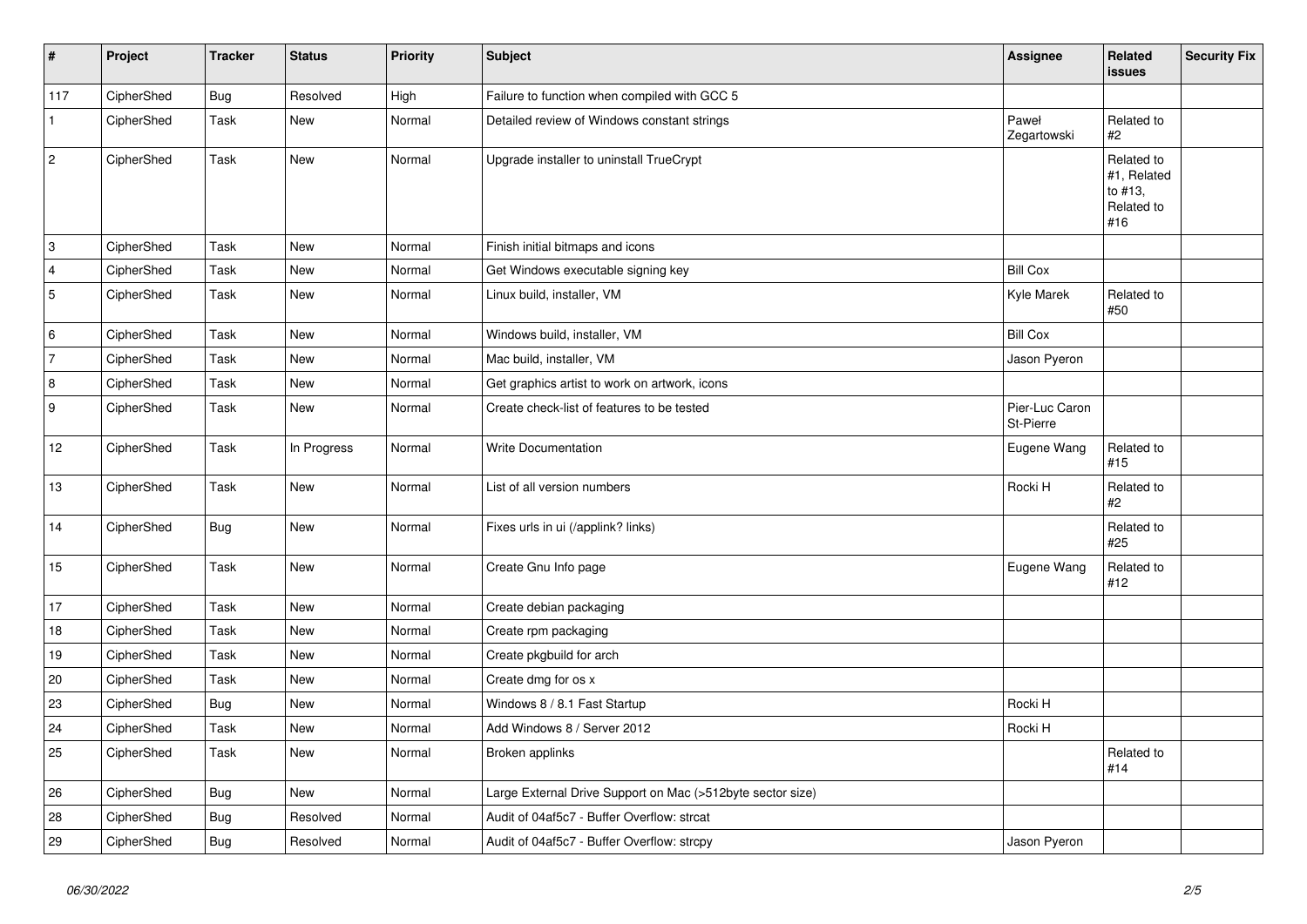| #  | Project    | <b>Tracker</b> | <b>Status</b> | <b>Priority</b> | <b>Subject</b>                                                                                           | Assignee     | Related<br>issues | <b>Security Fix</b> |
|----|------------|----------------|---------------|-----------------|----------------------------------------------------------------------------------------------------------|--------------|-------------------|---------------------|
| 30 | CipherShed | <b>Bug</b>     | Resolved      | Normal          | Allowed character description is wrong                                                                   |              | Related to<br>#31 |                     |
| 31 | CipherShed | <b>Bug</b>     | New           | Normal          | there is duplicate code for password character checking                                                  | Jason Pyeron | Related to<br>#30 |                     |
| 32 | CipherShed | Feature        | New           | Normal          | truecrypt.ch ideas thread                                                                                |              |                   |                     |
| 33 | CipherShed | Feature        | New           | Normal          | windows comamnd line volume creation                                                                     |              |                   |                     |
| 34 | CipherShed | Feature        | New           | Normal          | windows mount point support                                                                              |              | Related to<br>#60 |                     |
| 36 | CipherShed | Feature        | New           | Normal          | support multiple actors to open an encrypted volume                                                      |              |                   |                     |
| 50 | CipherShed | Feature        | New           | Normal          | Linux FDE                                                                                                |              | Related to<br>#5  |                     |
| 51 | CipherShed | <b>Bug</b>     | In Progress   | Normal          | <b>GUID Partition Table (GPT)</b>                                                                        | Jason Pyeron | Related to<br>#55 |                     |
| 55 | CipherShed | Bug            | In Progress   | Normal          | Unified Extensible Firmware Interface (UEFI)                                                             | Jason Pyeron | Related to<br>#51 |                     |
| 57 | CipherShed | Feature        | New           | Normal          | Skein support                                                                                            |              |                   |                     |
| 60 | CipherShed | Feature        | New           | Normal          | Enhanced UX - shell extension for container management                                                   |              | Related to<br>#34 |                     |
| 61 | CipherShed | Feature        | New           | Normal          | optionally support TPM                                                                                   |              |                   |                     |
| 62 | CipherShed | Feature        | New           | Normal          | Administrative Configuration for Enterprise IT                                                           |              |                   |                     |
| 63 | CipherShed | Bug            | New           | Normal          | 64 bit gui on 64 bit systems                                                                             |              | Related to<br>#65 |                     |
| 64 | CipherShed | Task           | New           | Normal          | Rewrite or remove LongReverse in Common/Dlgcode.c                                                        |              |                   |                     |
| 65 | CipherShed | Feature        | New           | Normal          | pure 64 bit version for windows                                                                          |              | Related to<br>#63 |                     |
| 66 | CipherShed | Feature        | New           | Normal          | provide robust API for usermode interaction with kernel driver                                           |              |                   |                     |
| 67 | CipherShed | Feature        | New           | Normal          | print a backup                                                                                           |              |                   |                     |
| 70 | CipherShed | Feature        | New           | Normal          | track git info in build                                                                                  |              |                   |                     |
| 72 | CipherShed | Bug            | New           | Normal          | The installation fails, but a message (from windows?) says it succeeds and asks if you want<br>to reboot |              |                   |                     |
| 73 | CipherShed | Bug            | New           | Normal          | Truecrypt icon showing in taskbar                                                                        |              |                   |                     |
| 74 | CipherShed | <b>Bug</b>     | New           | Normal          | Hardcoded Build date in Help->About window                                                               |              |                   |                     |
| 76 | CipherShed | <b>Bug</b>     | New           | Normal          | MakeSelfExtractingPackage used in CI cannot have dialog boxes                                            |              |                   |                     |
| 78 | CipherShed | <b>Bug</b>     | New           | Normal          | update the ciphershed.org website, automatically                                                         |              |                   |                     |
| 81 | CipherShed | Feature        | New           | Normal          | Decrypt System drive via commandline                                                                     |              |                   |                     |
| 82 | CipherShed | Feature        | New           | Normal          | add sparse file detection to non-windows versions                                                        |              |                   |                     |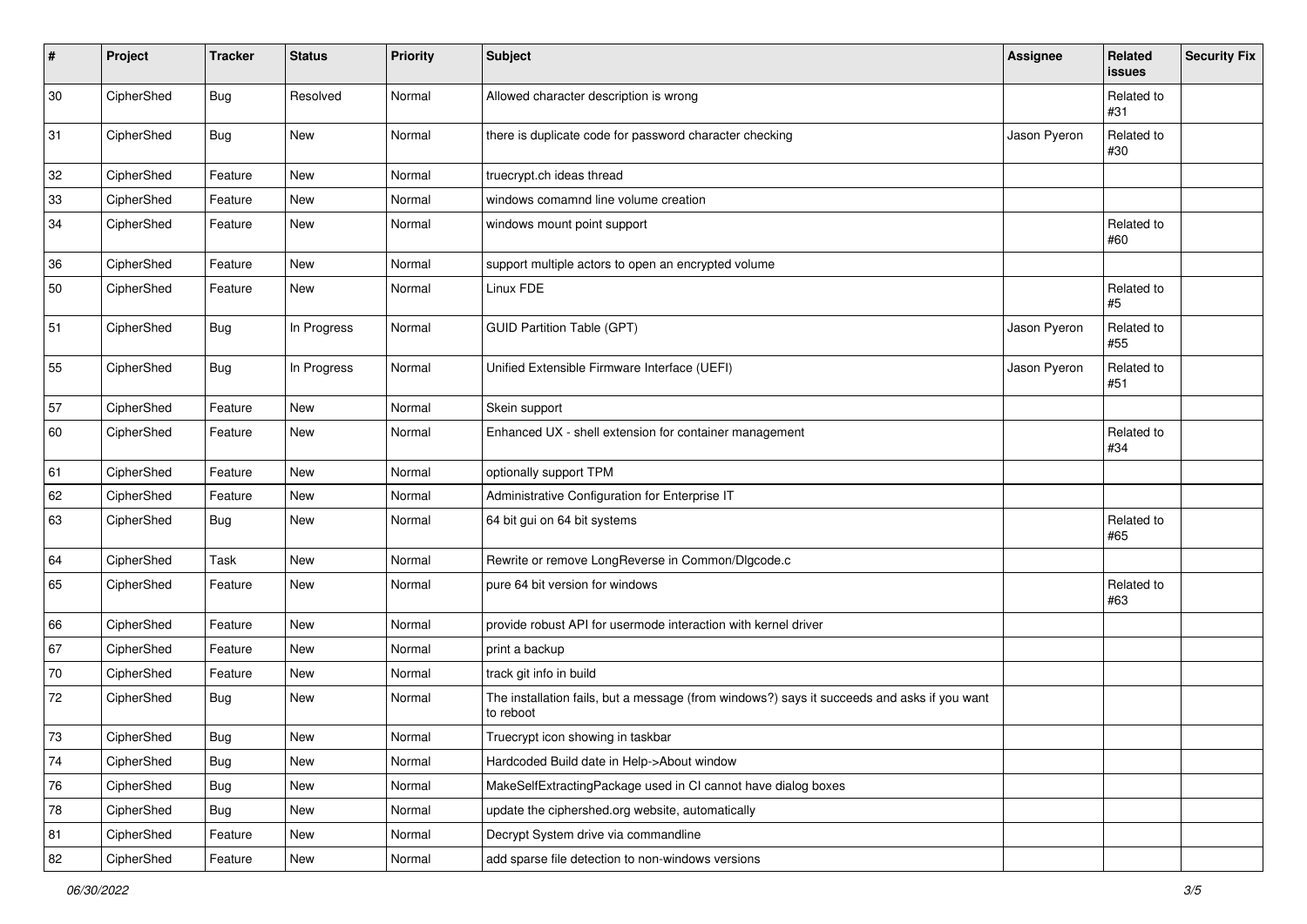| #   | Project    | <b>Tracker</b> | <b>Status</b> | <b>Priority</b> | <b>Subject</b>                                                                                | <b>Assignee</b> | Related<br>issues | <b>Security Fix</b> |
|-----|------------|----------------|---------------|-----------------|-----------------------------------------------------------------------------------------------|-----------------|-------------------|---------------------|
| 83  | CipherShed | <b>Bug</b>     | <b>New</b>    | Normal          | deduplicate file names                                                                        |                 |                   |                     |
| 84  | CipherShed | <b>Bug</b>     | New           | Normal          | wcsncpy is subject to buffer overflow                                                         |                 |                   |                     |
| 85  | CipherShed | <b>Bug</b>     | New           | Normal          | Digcode.c is 9917 lines long, split it up                                                     |                 |                   |                     |
| 86  | CipherShed | <b>Bug</b>     | Resolved      | Normal          | Make ciphershed window titlebars different                                                    |                 |                   |                     |
| 88  | CipherShed | Bug            | New           | Normal          | smart card support for containers                                                             |                 |                   |                     |
| 89  | CipherShed | Feature        | New           | Normal          | Support the Common Criteria Collaborative Protection Profile for Full Disk Encryption         |                 |                   |                     |
| 90  | CipherShed | Feature        | New           | Normal          | cipher setting preference file                                                                |                 |                   |                     |
| 91  | CipherShed | Feature        | New           | Normal          | use linked libraries in kernel driver to isolate logical units and later support plugins      |                 |                   |                     |
| 92  | CipherShed | Feature        | New           | Normal          | allow change of cipher/key on encrypted container without decrypting                          |                 |                   |                     |
| 93  | CipherShed | Feature        | New           | Normal          | support "quick" encrypt for new media (especially flash/SSD)                                  |                 |                   |                     |
| 95  | CipherShed | <b>Bug</b>     | <b>New</b>    | Normal          | Platform/SystemException.h and Common/Exception.h define the same class/struct                |                 |                   |                     |
| 96  | CipherShed | Feature        | New           | Normal          | installer to incorporate a post-installation quick-start wizard                               |                 |                   |                     |
| 97  | CipherShed | Feature        | New           | Normal          | Suggestion 1 - Do not use unknown terminology                                                 | Niklas Lemcke   |                   |                     |
| 98  | CipherShed | Feature        | New           | Normal          | Suggestion 2 - Do not misuse native UI controls                                               | Niklas Lemcke   |                   |                     |
| 99  | CipherShed | Feature        | New           | Normal          | Suggestion 3-Separate required and optional input parameters                                  |                 |                   |                     |
| 100 | CipherShed | Feature        | New           | Normal          | Suggestion 4-Display the consequences of an action immediately (Immediacy of<br>consequences) |                 |                   |                     |
| 101 | CipherShed | Bug            | Resolved      | Normal          | boot loader password prompt takes 100% cpu in VM                                              |                 |                   |                     |
| 102 | CipherShed | Feature        | New           | Normal          | support for serial console in bootloader                                                      |                 |                   |                     |
| 111 | CipherShed | <b>Bug</b>     | New           | Normal          | ui does not show free drives below c: e.g. A: or B:                                           | Niklas Lemcke   |                   |                     |
| 112 | CipherShed | Bug            | Resolved      | Normal          | uninstall on windows does not list version info                                               |                 |                   |                     |
| 113 | CipherShed | <b>Bug</b>     | Resolved      | Normal          | remove the donate screen from the installer                                                   |                 |                   |                     |
| 114 | CipherShed | Task           | <b>New</b>    | Normal          | Real, unified makefiles                                                                       | Kyle Marek      |                   |                     |
| 116 | CipherShed | Bug            | New           | Normal          | create an option for private/global volume mounting                                           |                 |                   |                     |
| 118 | CipherShed | Bug            | New           | Normal          | upgrading truecrpyt fails if truecrypt is pinned to the taskbar                               |                 |                   |                     |
| 121 | CipherShed | Feature        | New           | Normal          | Support "not" burning CD on encrypting disk operation                                         |                 | Related to<br>#68 |                     |
| 122 | CipherShed | Feature        | New           | Normal          | support key escrow                                                                            |                 | Related to<br>#68 |                     |
| 123 | CipherShed | <b>Bug</b>     | New           | Normal          | losetup anomaly with OpenSUSE 13.1                                                            |                 |                   |                     |
| 124 | CipherShed | Feature        | New           | Normal          | investigate switch to FUDforum from phpBB                                                     |                 |                   |                     |
| 125 | CipherShed | Bug            | Resolved      | Normal          | Makefile for bootloader fails on case sensitive filesystem                                    |                 |                   |                     |
| 126 | CipherShed | <b>Bug</b>     | Resolved      | Normal          | VS launcher breaks if using multiple VS and the default is not the one for CS                 |                 |                   |                     |